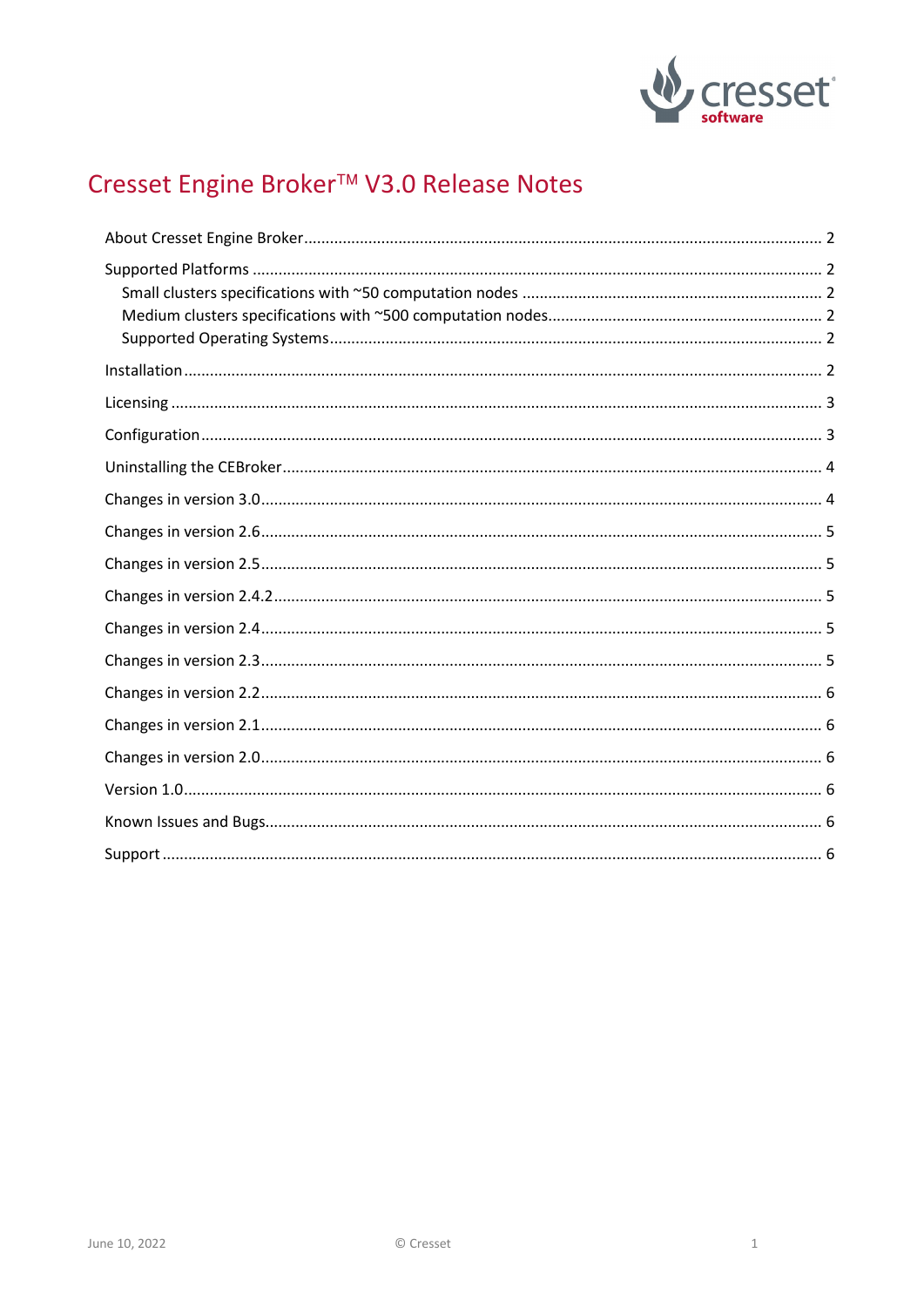# <span id="page-1-0"></span>About Cresset Engine Broker

Th[e Cresset Engine Broker](https://www.cresset-group.com/software/cressetenginebroker/)(CEBroker) is a utility to connect your Cresset applications to FieldEngine resources on other computers. It enables Flare<sup>™</sup> and Spark<sup>™</sup> to use the full power of distributed computing resources with little or no configuration required.

Cresset's tools have always had the capability to distribute their calculations remotely using our FieldEngine technology. However, this could sometimes be difficult to configure. This tool sits in between the desktop application and existing FieldEngines and can also spawn new FieldEngine processes in response to demand. The result is a dynamically configured computing resource that is simple to set up and use and puts the power of a supercomputer on your desktop.

- Use thousands of cores to process calculations from one Flare or Spark project
- Submit calculations to queueing systems such as Slurm, Grid Engine or Platform LSF
- Submit calculations on the cloud (for example, AWS resources)
- Connect the spare processing capacity of computers in your lab to your desktop
- Seamlessly join Windows and Linux machines into a single processing pool
- Run large virtual screening experiments in a few hours.

# <span id="page-1-1"></span>Supported Platforms

#### <span id="page-1-2"></span>Small clusters specifications with ~50 computation nodes

| <b>Hardware</b> | <b>Specifications</b>        |
|-----------------|------------------------------|
| <b>RAM</b>      | 1GB                          |
| Processor       | Intel i3 processor or better |
| Disk space      | 200MB                        |

#### <span id="page-1-3"></span>Medium clusters specifications with ~500 computation nodes

| <b>Hardware</b> | <b>Specifications</b>        |
|-----------------|------------------------------|
| <b>RAM</b>      | 10GB                         |
| Processor       | Intel i5 processor or better |
| Disk space      | 200MB                        |

#### <span id="page-1-4"></span>Supported Operating Systems

Red Hat Enterprise Linux 7® (64 bit), Red Hat Enterprise Linux 8® (64 bit).

# <span id="page-1-5"></span>Installation

1. Install the packages required for running the CEBroker:

#### **RHEL 7 and CentOS & 7**

yum install mesa-libGLU libXScrnSaver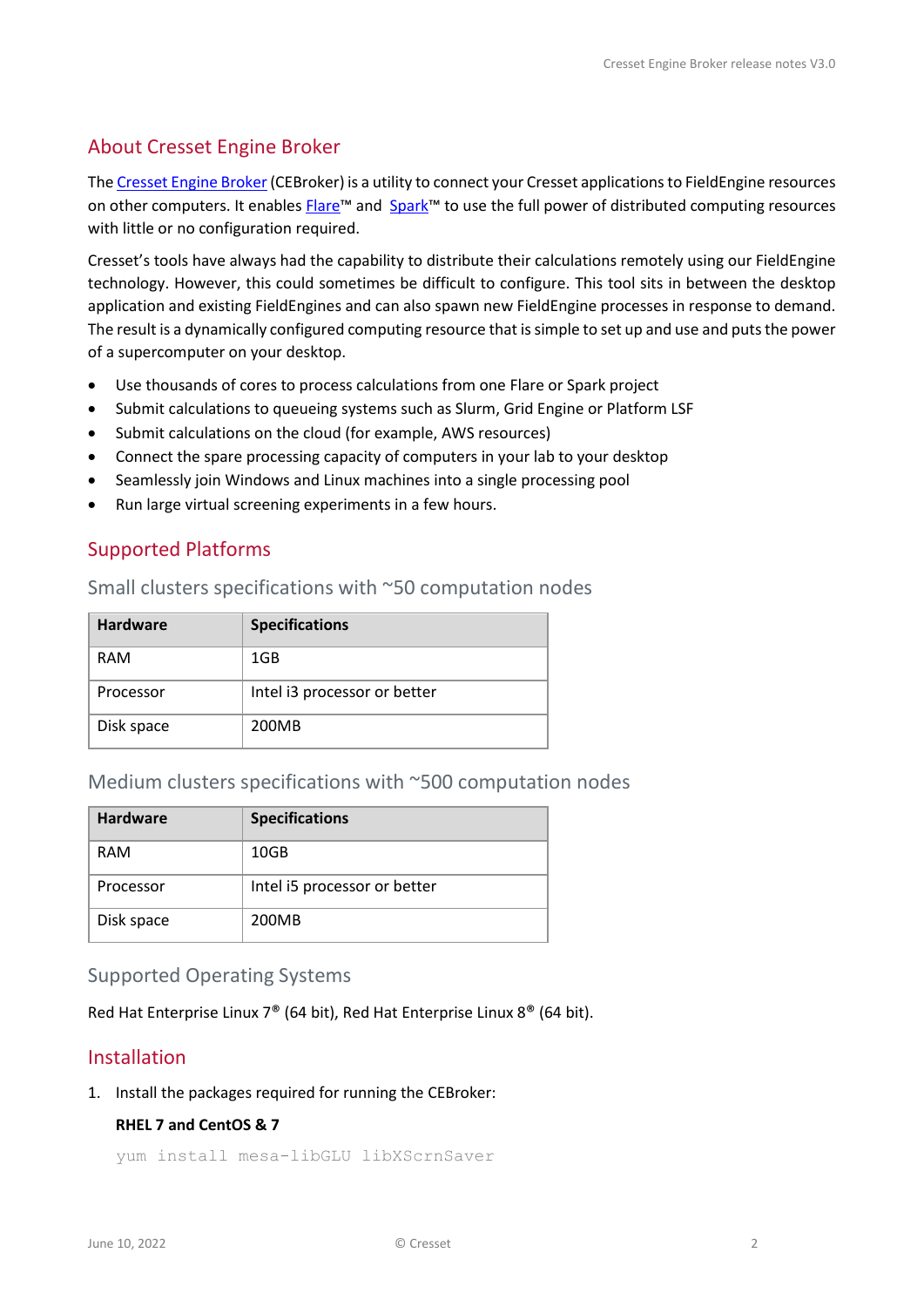#### **RHEL 8 and CentOS Stream 8**

```
dnf install mesa-libGLU libXScrnSaver libnsl
```
#### **Debian and Ubuntu**

apt-get install libglu1-mesa libxss1

- 2. Browse to the Linux folder of the CEBroker distribution media.
- 3. Install the CEBroker re-locatable rpm package using one of the command lines below (where  $\langle vers \rangle$  is the version number,  $\langle \arctan \rangle$  is the architecture and  $\langle \text{path} \rangle$  is the install location ( $\langle \text{opt} \rangle$  by default):

```
yum install cresset-cebroker-<vers>-1.<arch>.rpm
```
or

rpm -i [--prefix <path>] cresset-cebroker-<vers>-1.<arch>.rpm

4. Alternatively, unpack the CEBroker <vers>.<arch>.tar.xz file to a suitable location (e.g. \$HOME or /usr/local or /opt). Instructions to configure the CEBroker to run as a service on RHEL or Debian can be found at documentation/INSTALL.Linux.txt.

In the default RPM install, CEBroker will be installed as a service called 'cresset-cebroker3', run as the 'cebroker' user. The service will be set to start automatically (see the 'Configuration' section below).

#### <span id="page-2-0"></span>Licensing

To run CEBroker you will require a valid license file, which will be supplied by Cresset, usually as an attachment to an email. If you cannot locate your license file, then please contact [support@cresset](mailto:support@cresset-group.com)[group.com.](mailto:support@cresset-group.com) The license file should be placed in one of the directories detailed at [https://www.cresset](https://www.cresset-group.com/support/support-resources/license-file-locations/)[group.com/support/support-resources/license-file-locations/.](https://www.cresset-group.com/support/support-resources/license-file-locations/)

#### <span id="page-2-1"></span>Configuration

The behavior of the CEBroker is controlled by the config.ini file. If the CEBroker is being run as a service, the default path to the file is /etc/cebroker3/config.ini. If the CEBroker is being started from the command line then the path to the config.ini file is passed to it as an argument, for example:

<install directory>/cresset/CEBroker3/bin/CEBroker3 config.ini

An example configuration is provided at documentation/example\_config.ini.

The key settings in the config.ini which should be updated are:

#### **Port**

The port to listen for clients (Flare and Spark) and FieldEngine connections on. If the firewall is enabled, then this port should be opened to allow the network connections.

#### **ScriptFile**

The broker daemon calls a script to start FieldEngines. There are example scripts in the 'documentation\examples\' directory of the installation tree (/opt/cresset/CEBroker3 by default). The example configuration scripts cover starting FieldEngine processes on the local machine and for submitting them to a Grid Engine queue.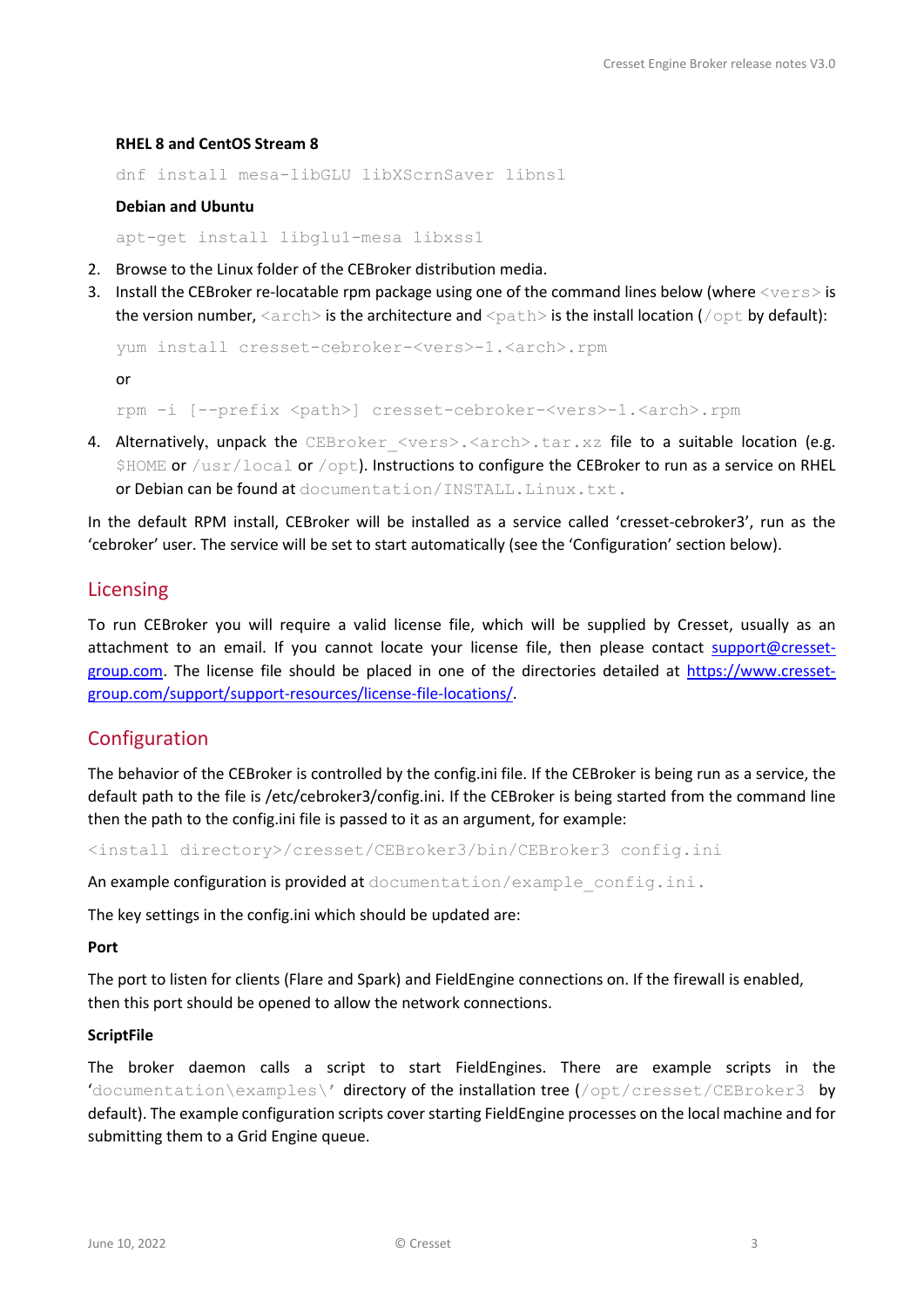Additional configuration of the xxx engine.sh scripts may be required to make the Cresset Engine Broker handle both Spark 10.7 and Flare V6 calculations.

#### **MaxCpuSingleCore, MaxCpuMultiCore, MaxGpuSingleCore**

These settings control the maximum number of FieldEngines which may be started.

#### **SSL (Encryption)**

The CEBroker can be configures to encrypt all network connections. To do this you require an SSL certificate and the private key which was generated with the certificate. The CertificateFile and PrivateKey settings should be set to the absolute path to then files. Then the Enable setting should be set to true.

The CEBroker will automatically reload the certificate and private key if they are updated while the CEBroker is running. This allows expiring certificates to be updated without restarting the CEBroker.

Self-signed certificates may be used but this is not recommended. To use a self-signed certificate the environment valuable CRESSET\_ALLOW\_SELF\_SIGN\_CERT=1 must be set on all machines running Flare, Spark and FieldEngines.

To check that encryption is enabled press the "Test Connection" button in the CEBroker section of Flare or Sparks preferences.

#### **FileStorePath**

When large files are sent from Flare and Spark to the CEBroker the files are cached on the CEBroker and sent to the FieldEngines when needed. If the CEBroker and FieldEngine have access to the same file system, then instead of sending the files to the FieldEngines via the network the FieldEngines can load the files from the file system. This reduces network traffic and increases performance. The FileStorePath can be set to an absolute path to a directory to enable this.

Please contact Cresset support [\(support@cresset-group.com\)](mailto:support@cresset-group.com) for assistance in configuring CEBroker to your computing facilities.

Cresset desktop and command line applications can be configured to contact the broker using the machine name and port in the 'Processing' preference settings (for GUIs) or using the '-g' switch (command lines). Alternatively, the environment variable 'CRESSET\_BROKER' can be used to specify the machine and port using the format CRESSET\_BROKER=hostname:port.

# <span id="page-3-0"></span>Uninstalling the CEBroker

1. To uninstall the Cresset Engine Broker if installed from RPM, do

rpm -e cresset-cebroker2

2. To uninstall if installed from a  $\tan xz$  file, just delete the CEBroker directory and remove any init scripts or system unit files that you installed to run it as a service.

# <span id="page-3-1"></span>Changes in version 3.0

#### **Version 3.0 of the Cresset Engine Broker is only compatible with Flare 6 and Spark 10.7.**

- Re-designed architecture
- Simplified configuration
- Added encryption support using SSL certificates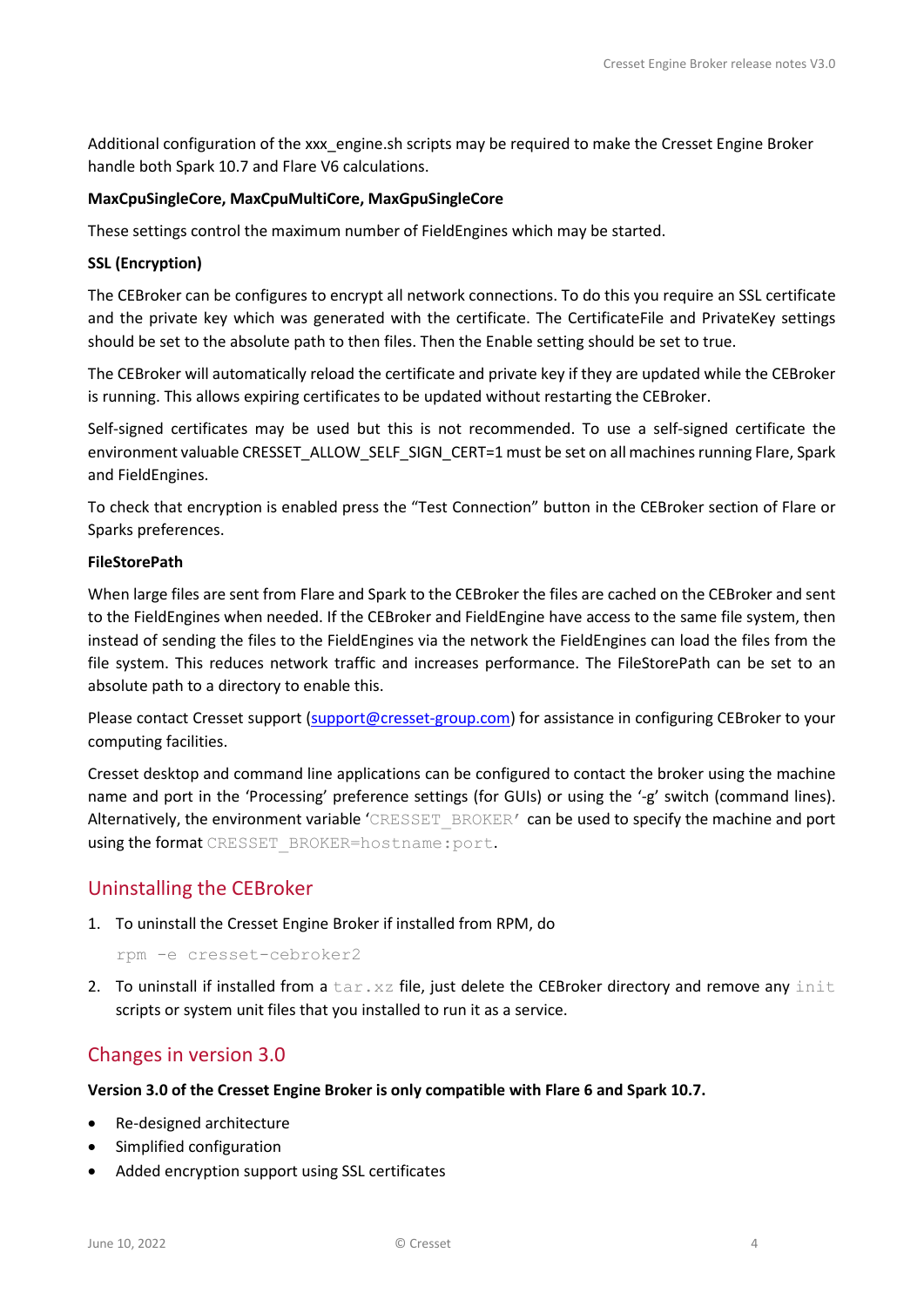- Local file caching, enabling a major speedup for docking calculations in Flare and Spark
- Reduced CPU usage, with the Broker now making use of all available CPU cores
- Reduced open file handle usage
- Only a single open port is required instead of requiring a range of ports
- Improved scaling, now supporting calculations on thousands of computing resources (CPUs/GPUs)

# <span id="page-4-0"></span>Changes in version 2.6

- Implemented stricter queuing system in support of FEP calculations
- Improved performance when working with low-bandwidth internet connections
- Cresset Engine Broker now prints out errors from start engine scripts to stderr to facilitate troubleshooting
- Fixed issue which caused the Cresset Engine Broker to mishandle GPU tasks during an FEP run

# <span id="page-4-1"></span>Changes in version 2.5

- Updated the following example scripts to support queuing systems which use the CUDA\_VISIBLE\_DEVICES environment variable to control which GPU a FieldEngine runs a calculation on.
	- o start\_LSF\_engine.sh
	- o start\_PBS\_engine.sh
	- o start\_SGE\_engine.sh
	- o start\_SLURM\_engine.sh
- Fixed rare crash when a connection between a FieldEngine and the CEBroker is unexpectedly lost.

# <span id="page-4-2"></span>Changes in version 2.4.2

- Improved performance and behavior of the CEBroker when used to run ligand-based alignment, ligand minimization and docking experiments at a 10K scale from Flare
- Improved performance when working on low bandwidth internet connections
- Fixed issue which caused the CEBroker fail to detect that a FieldEngine had shut down
- Fixed bug which on rare occasions caused a critical error on Flare.

# <span id="page-4-3"></span>Changes in version 2.4

- New queueing system, handling multiple users connecting to the broker and competing for available resources
- Multiple start\_XXX\_engine.sh scripts are now available to support different queueing systems
- Improved handling of hostname resolution and subnet choice
- Fixed bug which caused manually connected FieldEngines to become non-contactable after a period of time

# <span id="page-4-4"></span>Changes in version 2.3

- New 'keepalive' messages to correctly track connected Field Engine instances
- New feature to abort any running jobs when losing the connection to the network, leaving the Field Engines connected and available
- Updated SysV and system scripts to honor the -g parameter to use GPUs